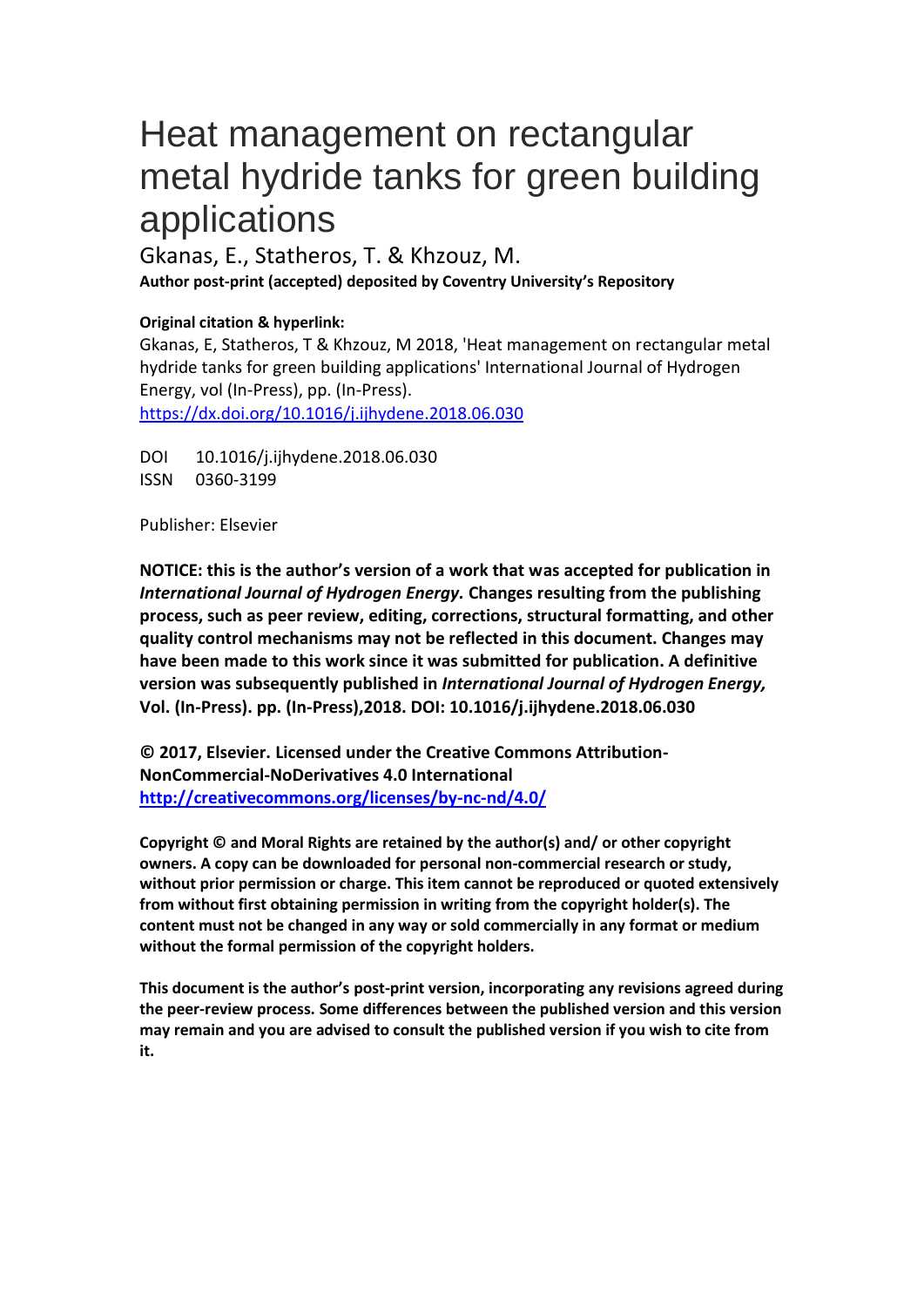# **Heat Management on Rectangular Metal Hydride Tanks for Green Building Applications**

Evangelos I. Gkanas\* , Thomas Statheros and Martin Khzouz

*Hydrogen for Mobility Lab, Institute for Future Transport and Cities, Coventry University, Coventry University, Priory Street, Coventry, CV1 5FB, United Kingdom*

*\*Email:* [ac1029@coventry.ac.uk](mailto:ac1029@coventry.ac.uk)

### **Abstract**

A numerical study fully validated with solid experimental results is presented and analysed, regarding the hydrogenation process of rectangular metal hydride tanks for green building applications. Based on a previous study conducted by the authors, where the effective heat management of rectangular tanks by using plain embedded cooling tubes was analysed, in the current work the importance of using extended surfaces to enhance the thermal properties and the hydrogenation kinetics is analysed. The studied extended surfaces (fins) were of rectangular shape; and several combinations regarding the number of fins and the fin thickness were examined and analysed. The values for fin thickness were 2-3-5 and 8mm and the number of fins studied were 10-14-18 and 20. To evaluate the effect of the heat management process, a modified version of a variable named as Non-Dimensional Conductance (NDC) is introduced and studied. A novel AB2-Laves phase intermetallic was considered as the metal hydride for the study. The results of the hydrogenation behaviour for the introduced parameters (fin number and thickness) showed that the rectangular tank equipped with the cooling tubes in combination with 14 fins of 5mm fin thickness has the capability of storing hydrogen over 90% of its theoretical capacity in less than 30min.

*Keywords: Hydrogen storage; Heat management; Extended surfaces; Heat and Mass transfer; Green Buildings*

#### **1. Introduction**

The environmental negative impact of buildings is majorly connected to energy consumption and gas emissions [1, 2]; thus, the necessity for promoting novel approaches for mitigation of  $CO<sub>2</sub>$  is of major importance [3]. The energy consumption in buildings at both USA and EU has exceeded the energy consumption of the industrial and transportation sectors [4]. The usage of hydrogen technologies might be a powerful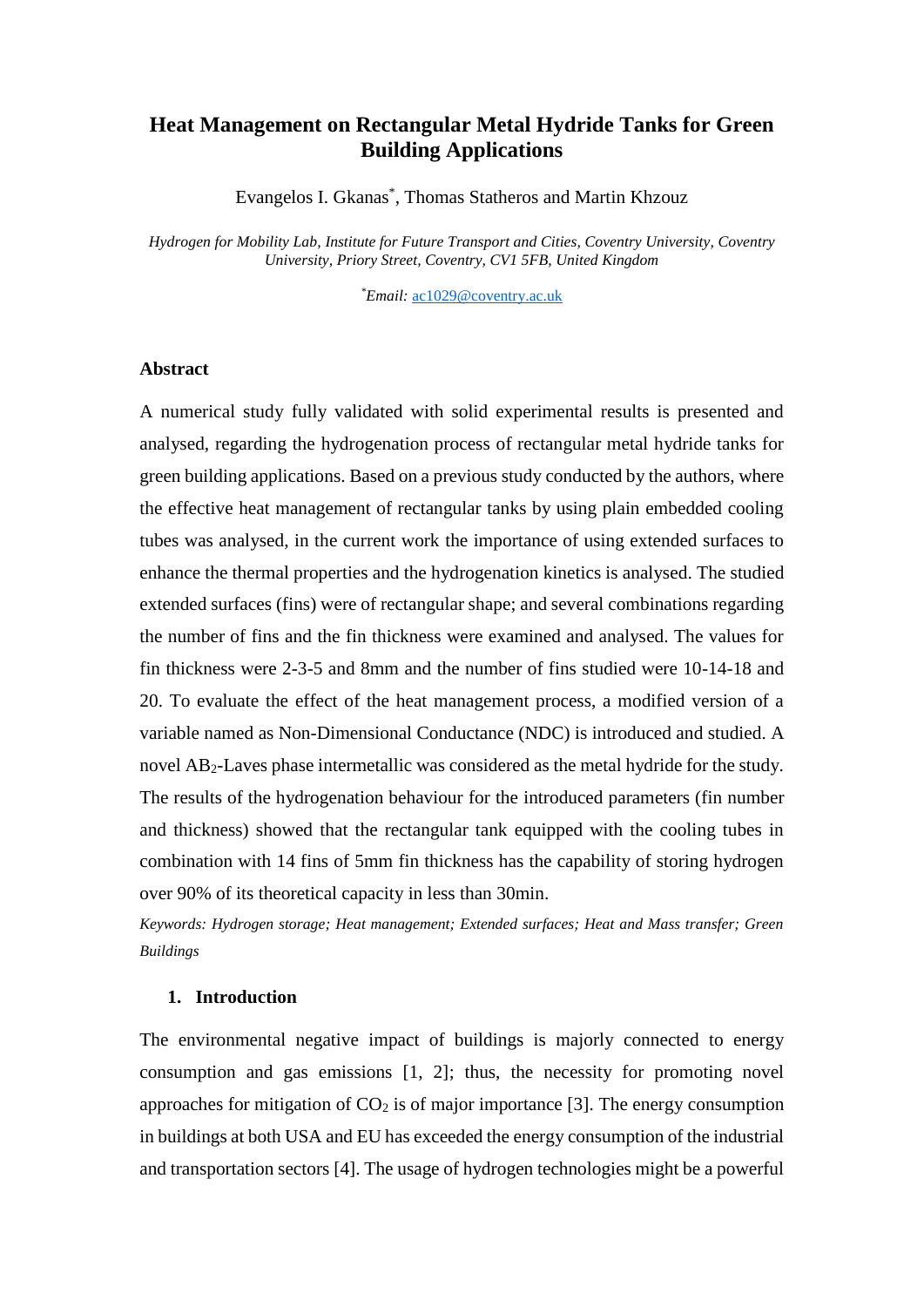technique to enhance the sustainability in the building sector and to promote the green technology [5]. Hydrogen technologies can be used for grid stabilization; as secondary reserves for grid frequency and voltage regulation [6]. One of the major drawbacks that prevent the full implementation of hydrogen technologies in the market is the effective storage of hydrogen [7]. The solid-state storage of atomic hydrogen in metallic materials with the formation of metal hydrides is an effective way to store hydrogen, as it is a safe and reliable technique during the operation at moderate temperature and pressure ranges [8-11]. Some of the parameters governing the thermodynamic performance of metal hydrides are the (specific) enthalpy of formation (during the hydrogenation process) or the deformation (during the dehydrogenation process) *ΔΗ [kJ/kmol],* the specific heat capacity of the hydride *C<sup>p</sup> [kJ/kmol/K]*, the thermal conductivity *λ [W/mK]*, hysteresis and slope [12]. There are also several other parameters that affect the hydrogenation/dehydrogenation process related to the design of metal hydride beds such as the porosity of the metal hydride, the packing density, the supply pressure and the heat management techniques [13]. The storage of atomic hydrogen in the metal lattice is an exothermic process, where enormous quantities of heat are produced, forcing the reaction kinetics to slow down [14]. The produced amount of heat has to be removed to maintain the kinetics of the reaction; thus, the effective heat management of the metal hydride tanks is of major importance [15]. There are mainly two heat management techniques that have been applied to enhance the heat transfer to/from the metal hydride tank; internal heat management and external heat transfer [16-18]. The major focus to improve the heat transfer in a metal hydride bed should be the reduction of the metal hydride thickness [19, 20], the increase of the thermal conductivity [21, 22] and the introduction of a large temperature difference [23, 24]. On a recent study [25], the authors investigated the usage of embedded plain tubes on rectangular metal hydride beds and used a parameter named as Non-Dimensional Conductance (NDC) to evaluate the effectiveness of the heat management in three different materials convenient for hydrogen storage and the optimum conditions were identified.

In the current study, the optimum conditions from [25] are considered and the introduction of extended surfaces for effective heat management is discussed and analysed; the optimum metal hydride thickness was 10.39 mm and the optimum heat transfer coefficient was 2000  $[W/m^2K]$ . A three-dimensional, fully validated with experimental results numerical model describing the solid-state hydrogen storage is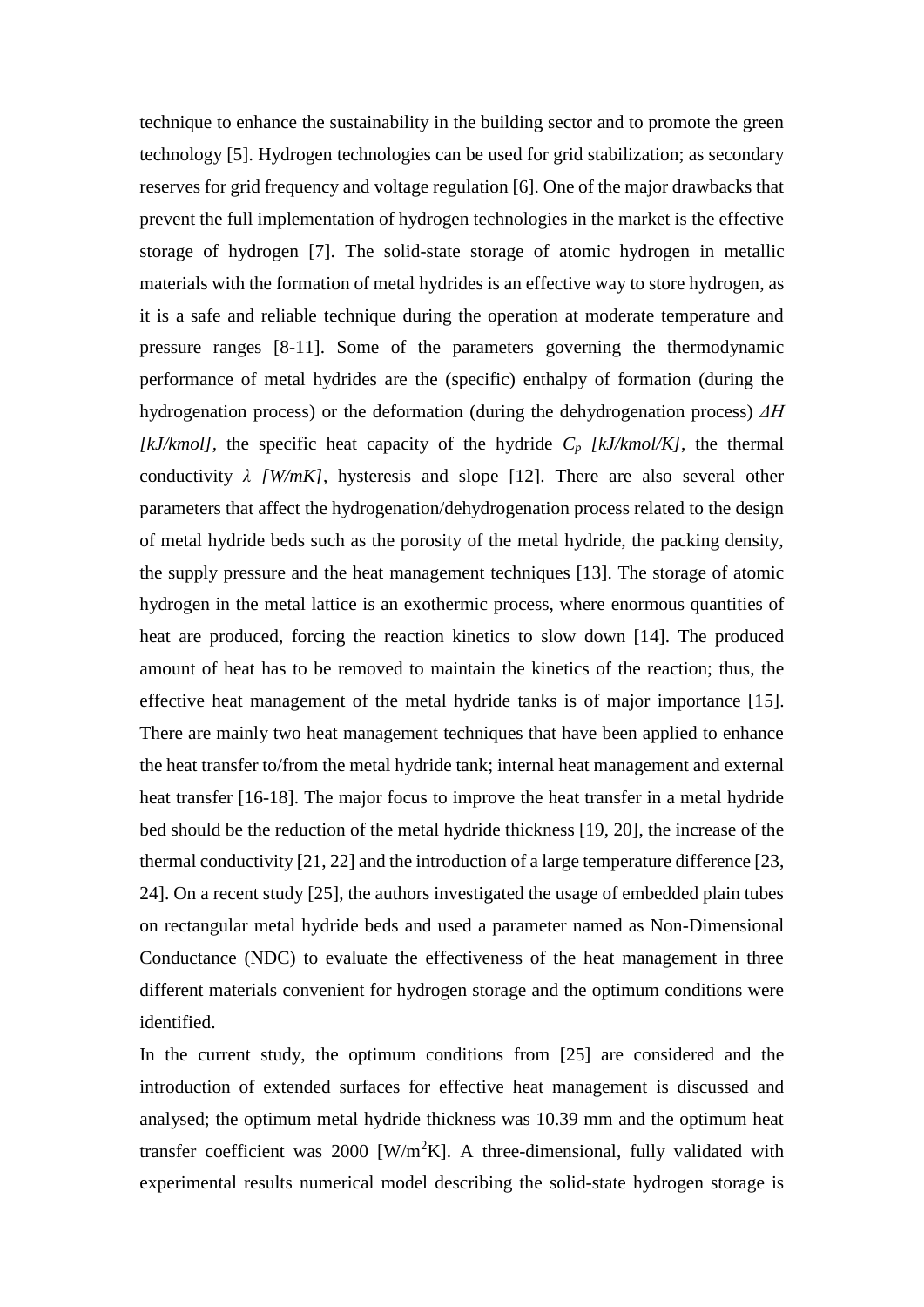introduced and applied on a commercial software (COMSOL Multiphysics 5.3). The metal hydride beds used in the current work are of rectangular shape and an effective heat management analysis is presented in terms of the number of fins and fin thickness. Also, a novel AB2-Laves phase intermetallic (Ti-Zr based) is used for the simulation. To evaluate the effect of the heat management process, a modified variable named as Non-Dimensional Conductance (NDC) is analysed and studied.

#### **2. Methodology**

In the current study the heat, mass and momentum conservation equations were solved simultaneously using a commercial Multiphysics package (COMSOL Multiphysics 5.3). The proposed numerical model was validated with solid experimental data extracted from a lab-scale Sievert's type apparatus for both the hydrogen storage capacity and the temperature distribution. The expansion of the packed beds during the hydrogenation can introduce additional stress to the vessel walls; therefore, the hydride beds are assumed 50% full at the beginning of the hydrogenation process. The optimum values for the metal hydride thickness (10.39 mm) and the heat transfer coefficient  $(2000 \text{ W/m}^2/\text{K})$  were adopted from a previous study [25] and the simulations were conducted for several fin geometries regarding the number of fins and the fin thickness; the optimised heat management scenario was identified. In the current work, four different values of fin thickness (2-3-5-8 mm) and four different number of fins (10- 14-18-20) were introduced and studied.

#### **2.1 Tank and Fin Designs**

The metal hydride tanks were selected to have rectangular shape [25]. The properties of the metal hydride beds were selected to be similar with the properties of stainless steel (316 SS) with wall thickness of 3mm. The dimensions of the bed were 30cm (Length) $\times$ 15cm (Width) $\times$ 12.63cm (Height) resulting on a net volume of 5683.5 cm<sup>3</sup>. The cooling tubes were placed along the 15-cm side of the bed and covered the total length of the tank (30 cm). The optimum metal hydride thickness was selected (10.39 mm) from [25] and thus 17 cooling tubes were considered. The cooling tubes were selected to have the dimensions of commercially available 316 SS, ¼ inch (external diameter) tubes. The extended surfaces were selected to be of rectangular shape. Fig. 1 presents the arrangement of the cooling tubes and the extended surfaces in the metal hydride bed. At the upper left corner, the geometry of the fins is explained. The fins are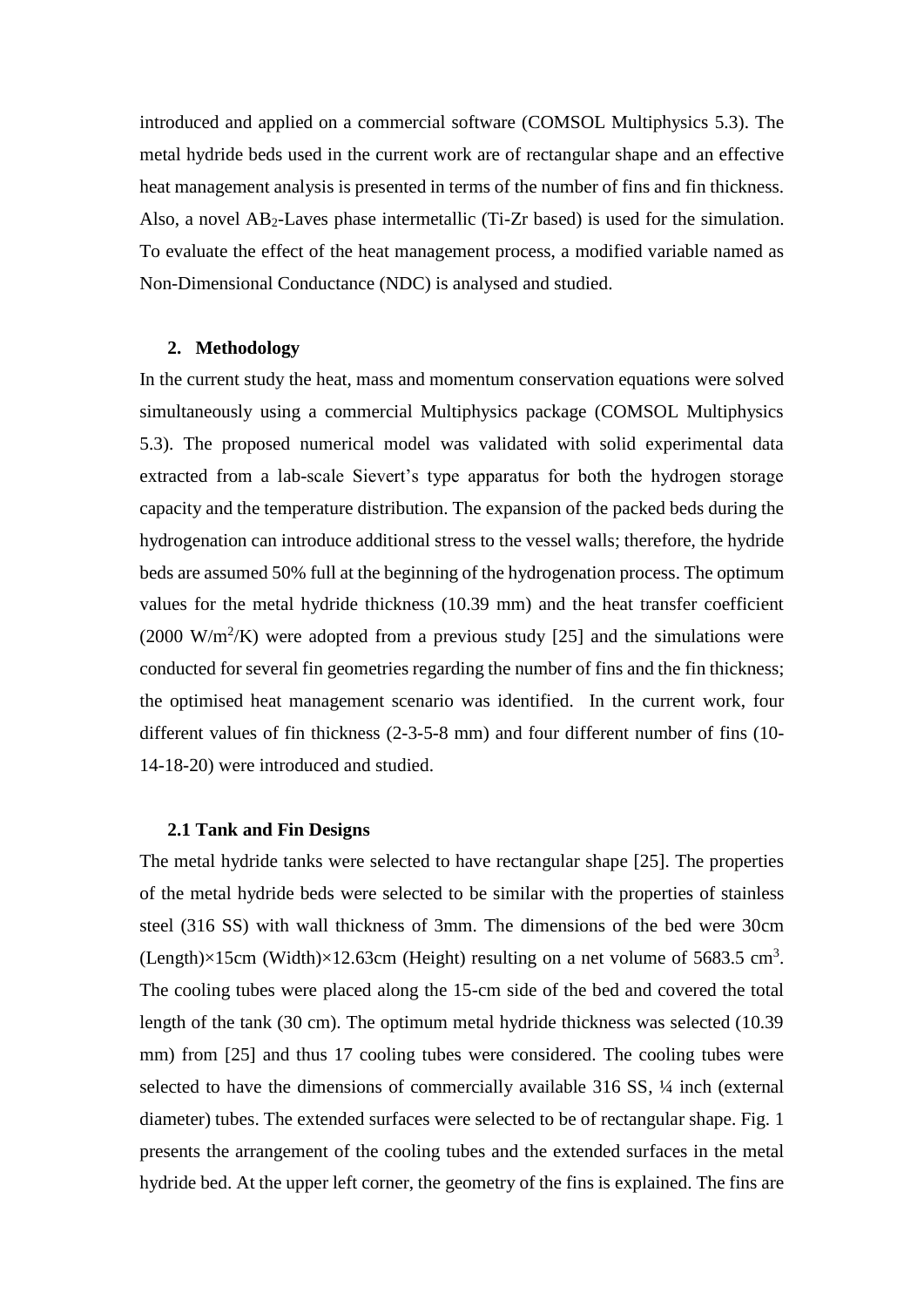perforated to fit with the cooling tubes and, in order to avoid the expansion impact and to ensure homogeneous distribution of the metal hydride powder during the packing, several open spaces have been considered on the fins (three under the cooling tubes and three over the cooling tubes).

#### *Fig. 1. Studied geometry and the arrangement of the cooling tubes and the extended surfaces in the metal hydride beds.*

#### **2.2 Assumptions of the numerical model**

Several assumptions were made to simplify the numerical description of the solid-state hydrogen storage and listed as follows:

- a) The medium is in local thermal equilibrium which implies that there is no heat transfer between solid and gas phases.
- b) Initially uniform temperature and pressure profiles.
- c) Hydrogen is treated as an ideal gas from a thermodynamic point of view.
- d) Thermal conductivity and specific heat capacity are assumed constant.
- e) The porosity remains constant and uniform during the hydrogenation.
- f) The characteristics (the kinetics and thermal properties) of the bed are unaffected by the number of loading and unloading cycles. Thus, the bed aging is neglected.
- g) The metal hydride bed fills the entire space between the cooling tubes and the fins (perfect packing condition).

#### **2.3 Heat Equation**

Assuming thermal equilibrium between the hydride powder and hydrogen gas, a single

heat equation can be solved instead of separate equations for solid and gas phases:  
\n
$$
(\rho \cdot Cp)_{\text{eff}} \cdot \frac{\partial T}{\partial t} + (\rho_g \cdot C_{p_g} \cdot \overline{v}_g) \cdot \nabla T + \nabla \cdot (\mathbf{k}_{\text{eff}} \cdot \nabla T) = \mathbf{Q}_H
$$
\n(1)

The term  $Q_H (W/m^3)$  in Eq. 1 represents the heat that has been generated during the hydrogenation process or the amount of heat that is necessary for the dehydrogenation process. The amount of heat that is been produced during the hydrogenation process depends on several thermophysical properties of the materials such as the enthalpy of formation *ΔΗ (J/mol)*, the porosity of the material *ε,* the density changes during the reaction (kg/m<sup>3</sup>), the reaction rate (1/s) and the molecular mass of the stored gas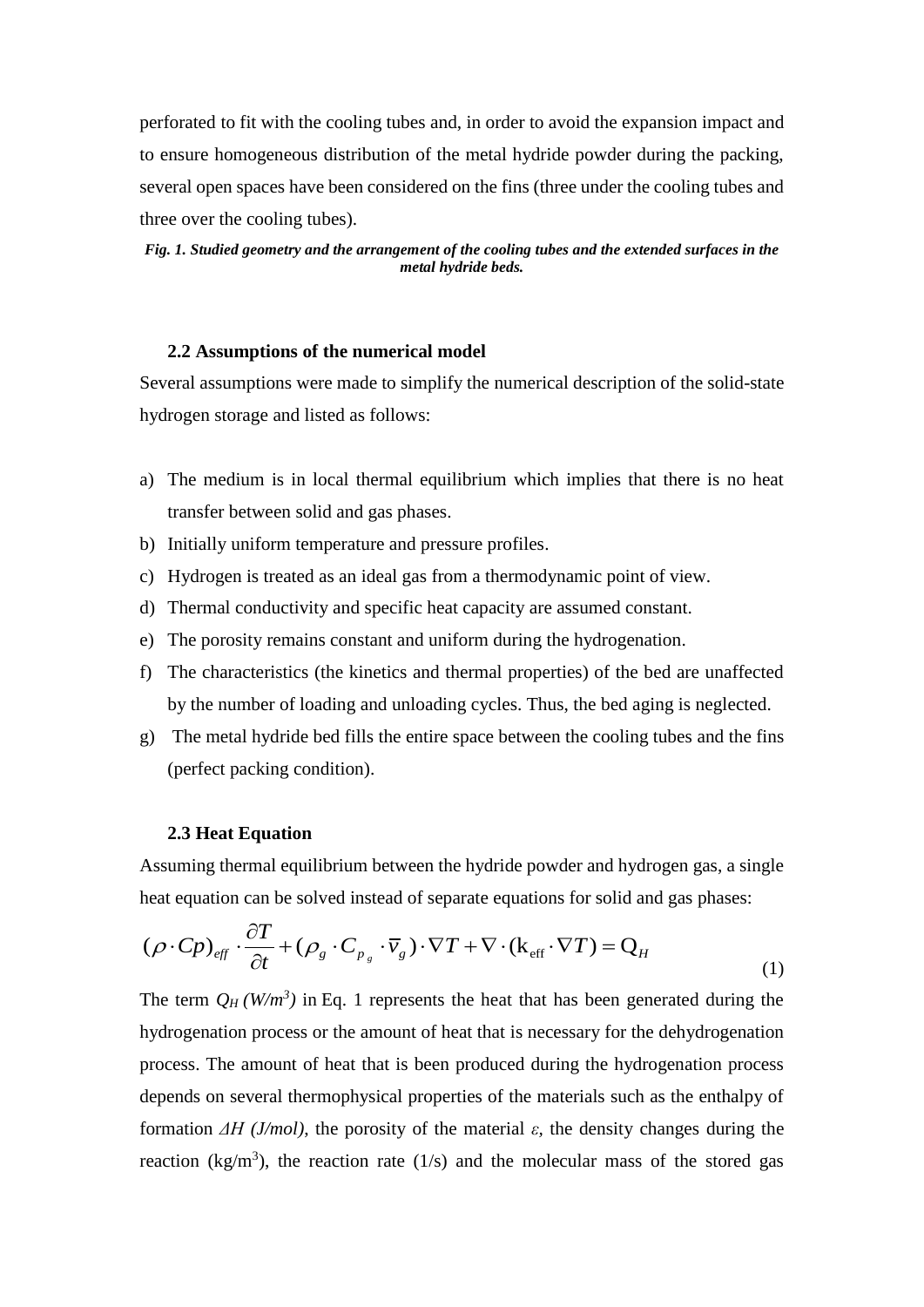(kg/mol) [26]. The enthalpy of the hydride formation was measured experimentally from the isotherm curves during the hydrogenation of the  $AB_2$ -Laves phase intermetallic, while the density change was calculated and updated with time from the concentration of the species using the Transport of Diluted Species Module in COMSOL Multiphysics.

The effective heat capacity is given by;  
\n
$$
(\rho \cdot Cp)_e = \varepsilon \cdot \rho_g \cdot C_{pg} + (1 - \varepsilon) \cdot \rho_s \cdot C_{ps}
$$
\n(2)

and the effective thermal conductivity is updated by;

$$
k_e = \varepsilon \cdot k_g + (1 - \varepsilon) \cdot k_s \tag{3}
$$

The terms  $\rho_g$ ,  $C_{pg}$ ,  $C_{ps}$  and *m* refer to the density of the gas phase (kg/m<sup>3</sup>), the specific heat capacity of the gas phase (J/kg/K), the heat capacity of the solid phase and the kinetic term for the reaction respectively. The parameter that represents the void fraction is symbolized with *ε*. The values for *k<sup>g</sup> (W/m/K)* and *k<sup>s</sup> (W/m/K)* represent the thermal conductivity for the gas and the solid state respectively. *MH2* represents the molecular mass of hydrogen (kg/mol) and *T* represents the temperature (K).

#### **2.4 Hydrogen Mass Balance**

The diffusion of hydrogen gas within the metallic matrix is described by;

$$
\varepsilon \cdot \frac{\partial(\rho_g)}{\partial t} + \operatorname{div}(\rho_g \cdot \vec{v}_g) = \pm Q \tag{4}
$$

Where  $v<sub>g</sub>$  is the velocity of gas during diffusion within the metal lattice (descripted in section 2.5) and  $Q$  ( $kg/m<sup>3</sup>s$ ) is the mass source term describing the amount of hydrogen mass diffused per unit time and unit volume in the metal lattice.

#### **2.5 Momentum Equation**

By neglecting the gravitational effect, the equation which describes the velocity of gas inside the metal matrix is;

$$
\vec{v}_g = -\frac{K}{\mu_g} \cdot grad(\vec{P}_g)
$$
\n(5)

Where  $K(m^2)$  is the permeability of the solid and  $\mu_g$  (Pa s) is the dynamic viscosity of gas and  $P_g$  (kPa) is the pressure of gas within the metal matrix.

#### **2.6 Hydrogenation Kinetic Expression**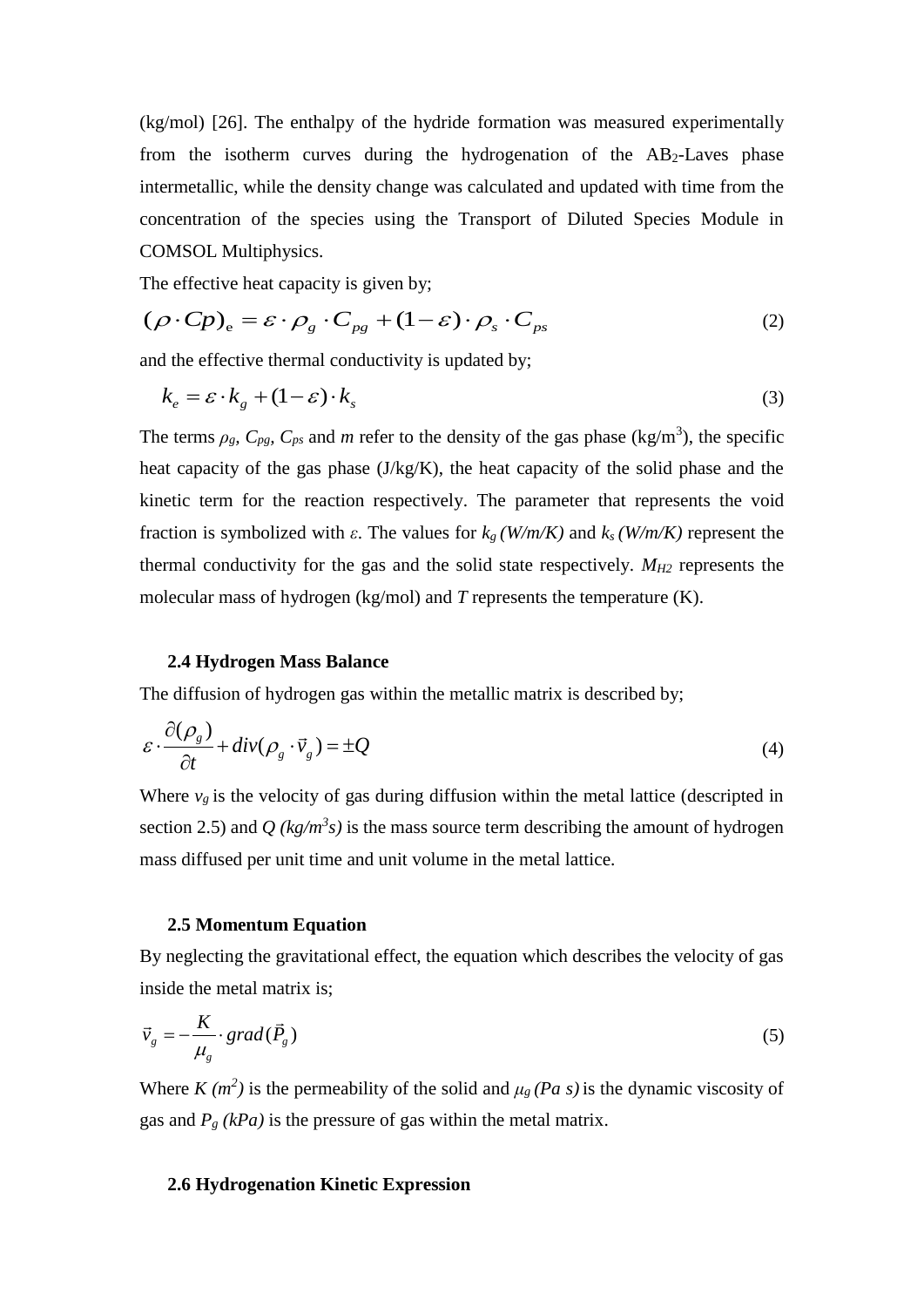The kinetic description for the hydrogenation process per unit time and volume is updated by:

$$
m_a = C_a \cdot \exp[-\frac{E_a}{R_g \cdot T}] \cdot \ln[\frac{p_g}{P_{eq}}]
$$
 (6)

Where  $E_a$  (*J/mol*) is the activation energy for the hydrogenation process and  $C_a$  (*1/s*) is the pre-exponential constant. Finally,  $P_g$   $(Pa)$  is the pressure of hydrogen during the hydrogenation and *Peq (Pa)* is the equilibrium pressure (presented on section 2.7).

#### **2.7 Equilibrium Pressure**

To incorporate and consider the effect of hysteresis and the plateau slope for the calculation of the plateau pressure  $P_{eq}$ , the following equation was used [27, 28]:

$$
\ln \frac{P_{eq}}{10^5} = \left\{ \left[ \frac{\Delta H}{RT} - \frac{\Delta S}{R} \right] + (\varphi_s \pm \varphi_0) \cdot \tan \left[ \pi \cdot \left( \frac{x}{x_{sat}} - \frac{1}{2} \right) \right] \pm \frac{S}{2} \right\}
$$
(7)

The plateau slope is given by the flatness factors  $\varphi_s$  and  $\varphi_0$  and *S* represents the hysteresis effect which is given by  $(lnP_{abs}/P_{des})$  designated '+' for the hydrogenation and '-' for the dehydrogenation, while *x* and *xsat* are the local hydride concentration at any given time and at saturation respectively. For all the studied materials, the flatness factors and the hysteresis effects were measured experimentally by using the data collected from the hydrogenation kinetics and isotherms.

#### **3. Validation of the numerical model**

The validation of the numerical model has been done by extracting the experimental data from a 0.65 g sample of the AB2-Laves phase intermetallic. The pressurecomposition-isotherm (PCI) hydrogenation measurements were performed on a commercial Sievert type apparatus provided by HIDEN Isochema (IMI Instruments). Both the hydrogenation and temperature behaviour of the material were extracted during the charging process at an initial hydrogen supply pressure of 15 bar and at temperature 20°C. Fig. 2a shows the geometry of the bed used for the validation of the numerical model and the position of the thermocouple. Fig. 2b shows the comparison of the temperature profile during the hydrogenation process and Fig. 2c shows the hydrogenation profile for the material. The results of the numerical work compared to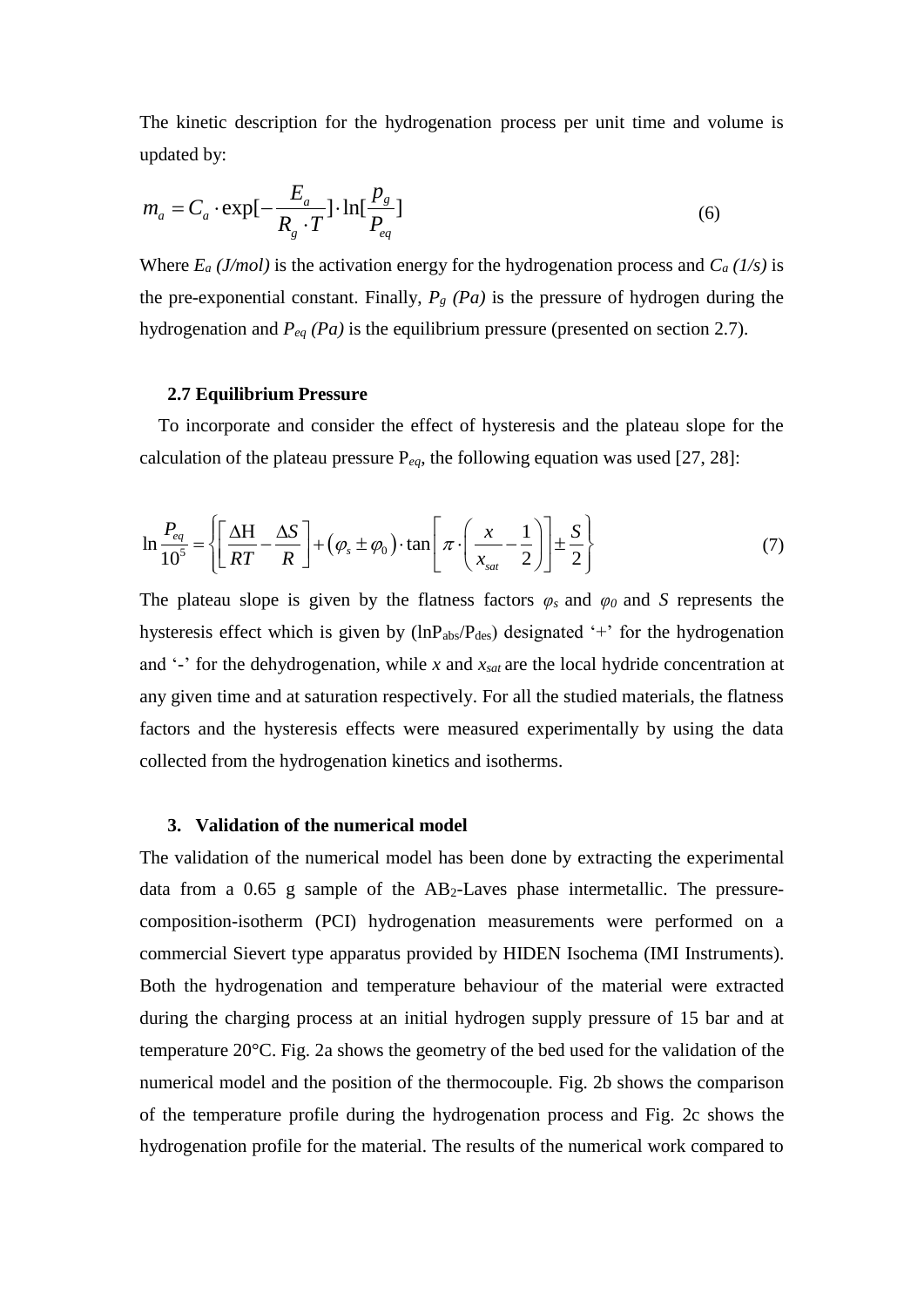the experimental data present good agreement with a maximum deviation of no more than 5%.

*Fig. 2. Geometry used for the validation (2a). Validation of the predicted temperature distribution within the metal hydride with the temperature recorder from the thermocouple (2b) and validation of the predicted hydrogenation fraction with the actual fraction recorded experimentally (2c).*

#### **4. Non-Dimensional Conductance (NDC)**

When using heat exchangers, there are several parameters that influence the rate of heat transfer such as the coolant temperature, coolant flow rate, contact resistance, metal hydride thickness and the thermal conductivity of the metal hydride bed. To monitor the influences of the above parameters on the heat transfer performance a Non-Dimensional Conductance (NDC) parameter has been used [20, 25]. The NDC was defined as the ratio of the maximum heating rate that can be removed from the metal hydride to the heat rate that would be generated for a specified thickness of the hydride to store hydrogen up to 90% of its maximum theoretical performance during a desirable time and its given by the following expression. In the current study, besides the effect of the cooling tubes on the heat management of the total metal hydride tank, the effect of the extended surfaces will be taken into account. If the NDC will be utilised to monitor and evaluate the total heat management of the tank, the fin volume, the material of the fin and the number of fins must be taken into account as the major factors that will affect the hydrogenation reaction. Thus, in the current work, a modified expression of the NDC will be used that takes into account the contribution of the fins and the cooling tubes and is presented in Eq. 8.

$$
NDC = \frac{\left(\left(K \cdot \left\{\frac{1}{h_t} + R_{tc} + \frac{L}{\lambda_{MH}}\right\} + N \cdot \left\{R_{Fin} + \frac{L}{\lambda_{Fin}}\right\}\right)\right)}{\left(\frac{\Delta H \cdot (wt\%) \cdot \rho}{MW_{H2} \cdot L}\cdot \frac{L}{t_{des}}\right)}
$$
(8)

In the above expression, the term  $T_{MH, max}(K)$  is the temperature of the metal hydride at the end of the pressure increase process and it's an indirect measurement of the pressure.  $T_{cool}$  (K) is the temperature of the coolant that flows within the cooling tubes and a higher NDC number can be achieved by reducing the coolant temperature. The term  $K(1/h_t+R_{tc}+L/\lambda_{MH})$  represents the contribution of the cooling tubes on the heat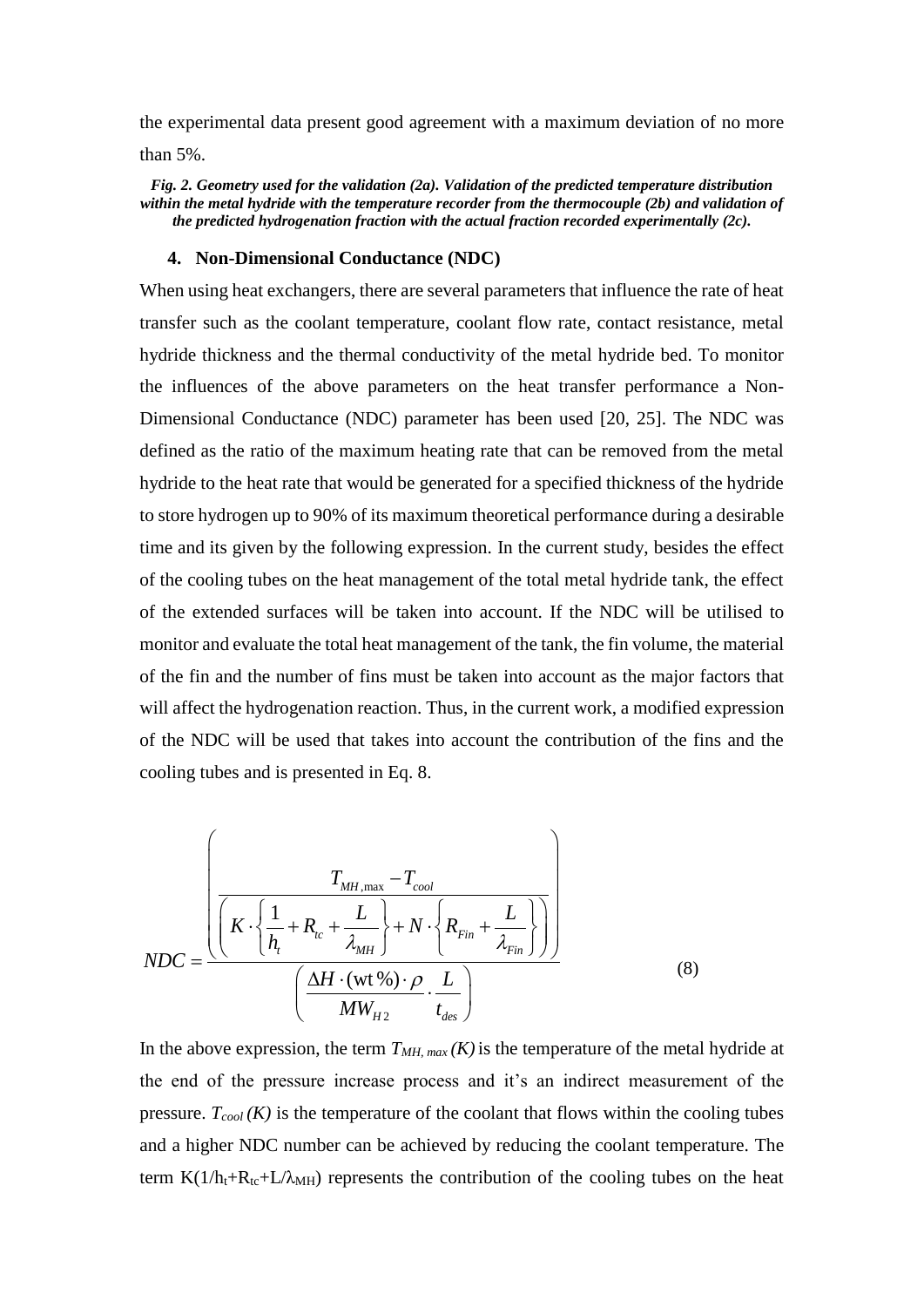management of the reaction tank. To describe the total effect of the cooling tubes, the term K represent the number of cooling tubes. The heat transfer coefficient is represented by  $h_t$  (W/m<sup>2</sup>K) and is directly related to the effect of the coolant flow rate. The thermal contact resistant is  $R_{tc}$  ( $mm^2 K/W$ ) and appears when different metallic materials are in contact; only a small fraction of the surface are is in actual contact, thus; forming the thermal resistant and it depends on the hydride powder properties (grain size and packing density). *L (mm)* is the hydride layer thickness, which in the current work is defined as the distance between the centers of two adjacent coolant tubes and consists of the metal hydride, the contact resistance and the wall of the coolant tube. The term  $N(T/\lambda_{fin}+R_{fin})$  corresponds to the contribution of the extended surfaces on the heat management of the tank. The number of fins is represented by N, where T is the fin thickness (mm) and it is an indirect relation to the fin volume. The thermal conductivity of the fins is given by  $\lambda_{\text{Fin}}$  (W/mK) and the thermal resistance between the fins and the metal hydride is given by  $R_{Fin}$  *(mm<sup>2</sup>K/W)*. The denominator in Eq. 8 is the average heat generation rate if the metal hydride of thickness L is hydrided within a desired filling time *tdes*. In the current analysis, the desired time *tdes* is selected 2000s.

#### **5. Results and Discussion**

#### **5.1 Hydrogenation Characteristics of the AB2-Laves Phase Intermetallic**

For the purposes of the current study, the initial temperature of the powder at the beginning of the hydrogenation process was selected 20 °C; same as the temperature of the coolant. The initial pressure of hydrogen was selected 15 bar; similar to the pressure that a commercial electrolyser can supply. The properties of an  $AB_2$ -Laves phase intermetallic were introduced to the model. The extended surfaces were of rectangular shape and several number of fins were selected (10-14-18 and 20). Furthermore, several values for fin thickness were considered and studied (2-3-5 and 8 mm). Fig. 3 presents the hydrogenation behaviour of the selected material in terms of the necessary time that the material needs to reach the hydrogenation fraction of  $90\%$  (X=0.9) with the modified NDC for all the number of fins considered. Furthermore, the effect of the different fin thickness is presented.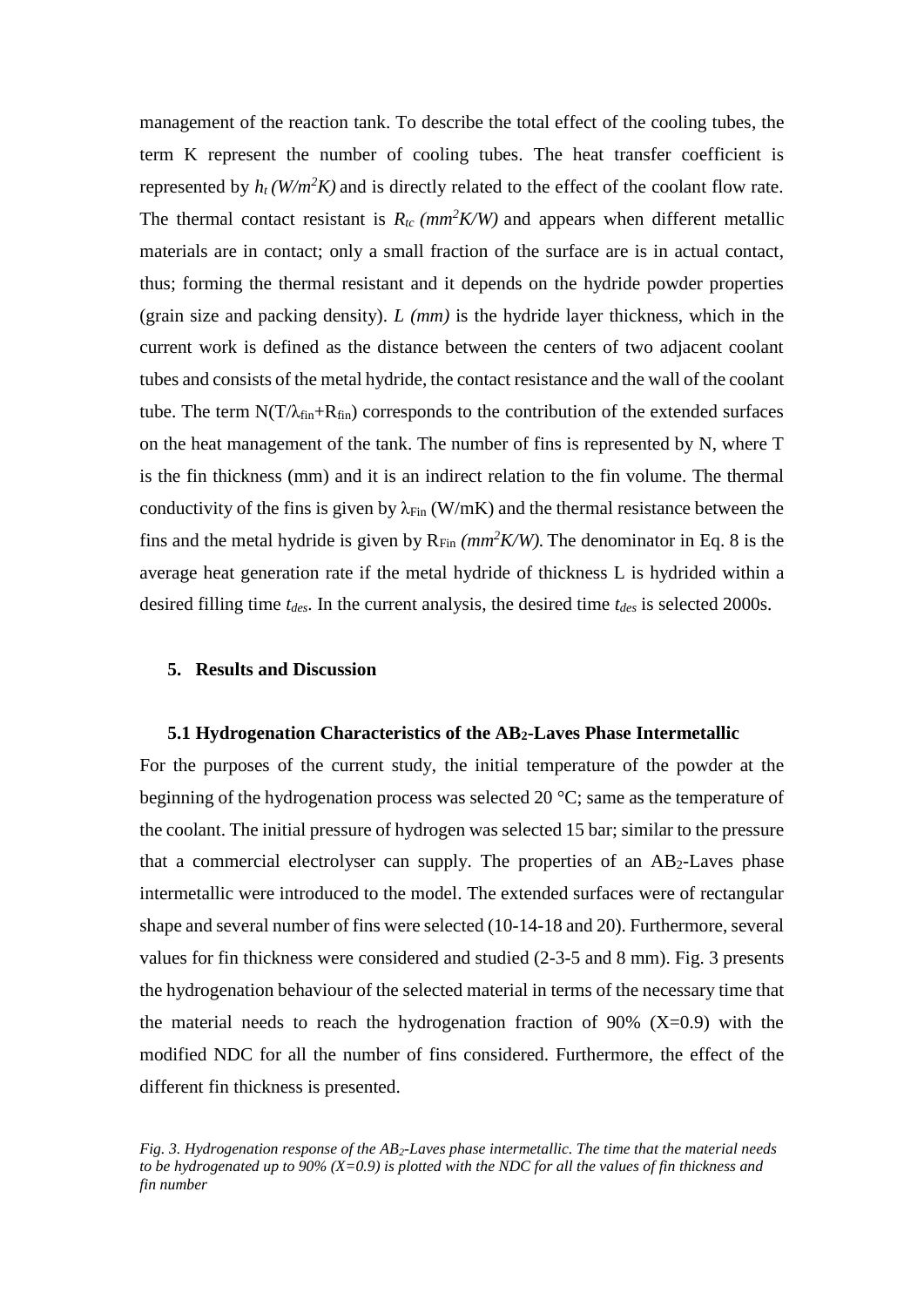For all the cases considered, the evolution of the hydrogenation time presents an almost parabolic dependency with the NDC. Initially, when the number of fins increases from 10 to 14, the difference in the time to reach  $X=0.9$  drops intensively for all the cases of fin thickness. While the number of fins increases even more (18), the decrease on the hydrogenation time continues but the drop is not as massive as on the previous case. Finally, by increasing even more the fin number (20), it will result to another small drop on the hydrogenation time. This behaviour indicates a limitation mechanism on the hydrogenation time (and thus to the effectiveness of the heat management). After a certain number of fins (14) the further increase on the fin number will not result on a significant drop of the charging time. This phenomenon might be related to the total amount of material between two adjacent fins and the amount of heat that is able to be removed during the exothermic process. The modified NDC, as described on Eq. 8, incorporates both the contribution of the fins and the cooling tubes on the heat management of the metal hydride tank. The number of the cooling tubes in the current study has been kept constant (17) as extracted from [25]. Thus, the contribution of the cooling tubes does not change and it has a certain value on the numerator of Eq. 8, while the contribution of the fins on the denominator is in terms of fin number and thickness. From Fig. 3, it seems that an almost parabolic behaviour between the time to  $X=0.9$  and the NDC appears, where, as the fin number increases (N) the NDC also increases; the decrease of hydrogenation time is not sufficient after a certain value of fin number, indicating that after that point the fin thickness dominates.

# **5.2 Effect of the Fin Thickness and Number of Fins on the Hydrogenation Performance**

As extracted from Fig. 3, the usage of 14 fins seems to provide an effective heat management during the hydrogenation process. As also explained, from the modified NDC, the fin thickness appears to dominate on the heat management after a certain number of fins. The next step will be the study of the effect of the fin thickness on the hydrogenation time. Fig. 4a presents the relation between the hydrogenation performance of the selected material with the fin thickness. For the case of using 10 fins, the increase on the fin thickness does not significantly enhance the hydrogenation process. The increase of the fin thickness from 2 to 8 mm can reduce the time for X=0.9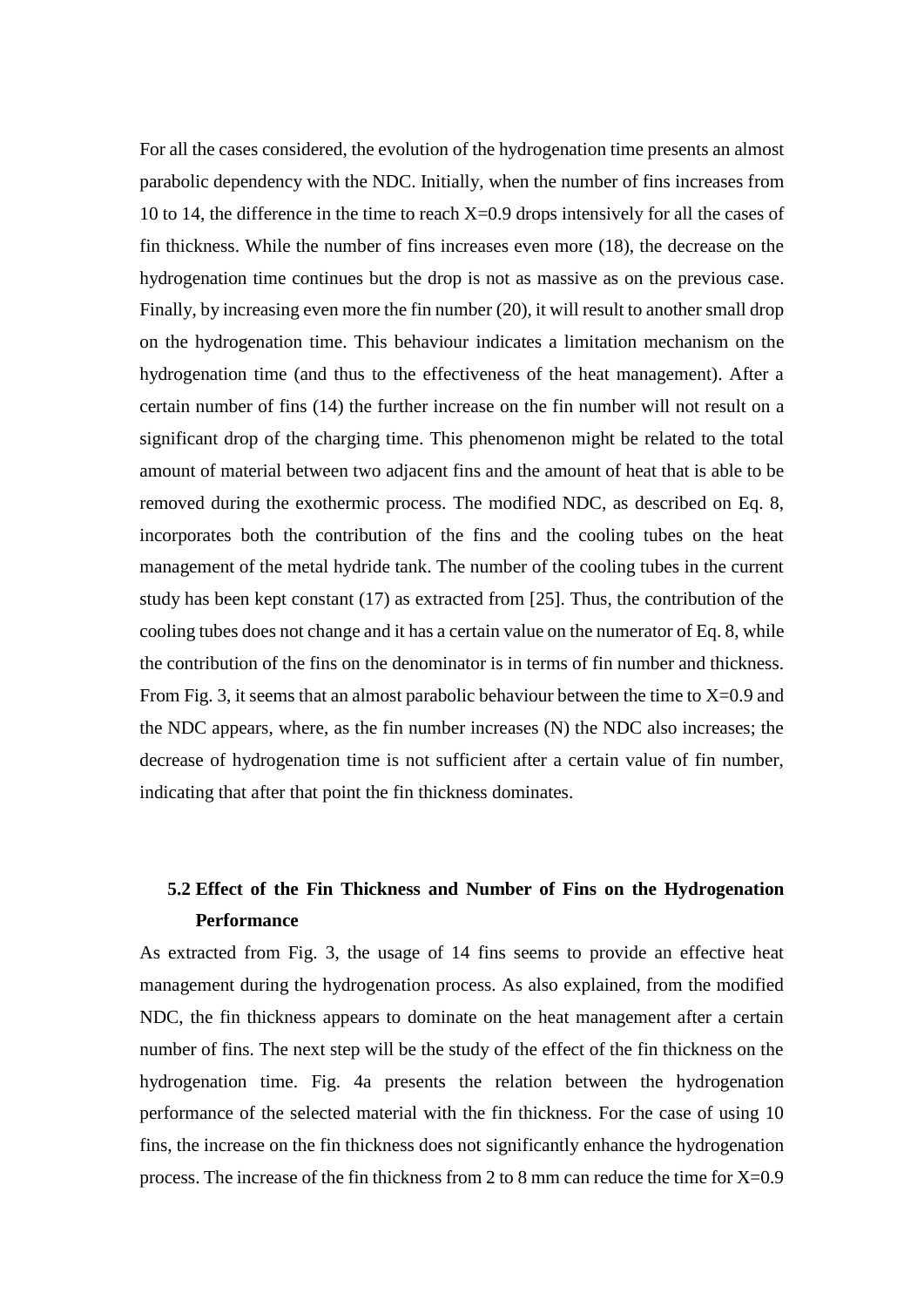only by 3 min (175 s) indicating that for a fin number lower than 14, the fin thickness is not the dominant factor for the heat management. On the contrary, when the fin number increases, the dependency of the hydrogenation time on the fin thickness becomes more significant and dominant. For the case of using 14 fins, the increase of the fin thickness even by 1mm (from 2 to 3 mm) can reduce the hydrogenation time by more than 8 min (531 s). A further increase to 5 mm can cause a drop of another 4.5 min and finally, when the thickness is 8 mm, can cause a reduction of 5.5 min, causing a total decrease by 19 min when the fin thickness increases from 2 to 8 mm. For the case of 18 fins, the increase of the fin thickness can also significantly reduce the charging time by a total of more than 14 min (from 2mm to 8mm). The same behaviour was observed for the case of 20 fins with a total decrease on the hydrogenation time of more than 13min (from 2mm to 8mm). For almost all the cases, the maximum reduction on the hydrogenation time was observed during the transition of the thickness from 3mm to 5mm. Furthermore, according to Fig. 4b, for the thickness of 2mm, an increase on the fin number can influence on a positive way the hydrogenation time by almost 19min when the fin number increases from 10 to 14, by more than 12min for an increase from 14 to 18 and only 4min for a further increase to 20 fins. The same behaviour was observed for the rest cases of fin thickness (3, 5 and 8mm). These results indicate that there is a limitation on the reduction of hydrogenation time when the fin number increases more than 14 that is might related to the minimum amount of the hydride between two adjacent fins. From the above analysis, the optimum number of fins for the current material was 14.

# *Fig.4. Effect of the fin thickness on the hydrogenation behaviour of the AB2-Laves phase intermetallic (4a) and the effect of the fin number on the hydrogenation behaviour of the AB2-Laves phase intermetallic (4b)*

For the case of utilising 14 fins in the hydride tank, as the thickness increases from 2 to 3mm a significant reduction on the charging time is observed, by almost 11min. A further increase on the fin thickness to 5mm leads to the reduction of the hydrogenation time by 3min and finally, for a thickness of 8mm, the hydrogenation time drops by 1.5min. Furthermore, it is observed that the hydrogenation time follows an almost parabolical trend, by reaching a plateau for thicknesses over 5mm; the hydrogenation time for further thickness increase remains almost the same. The reason for this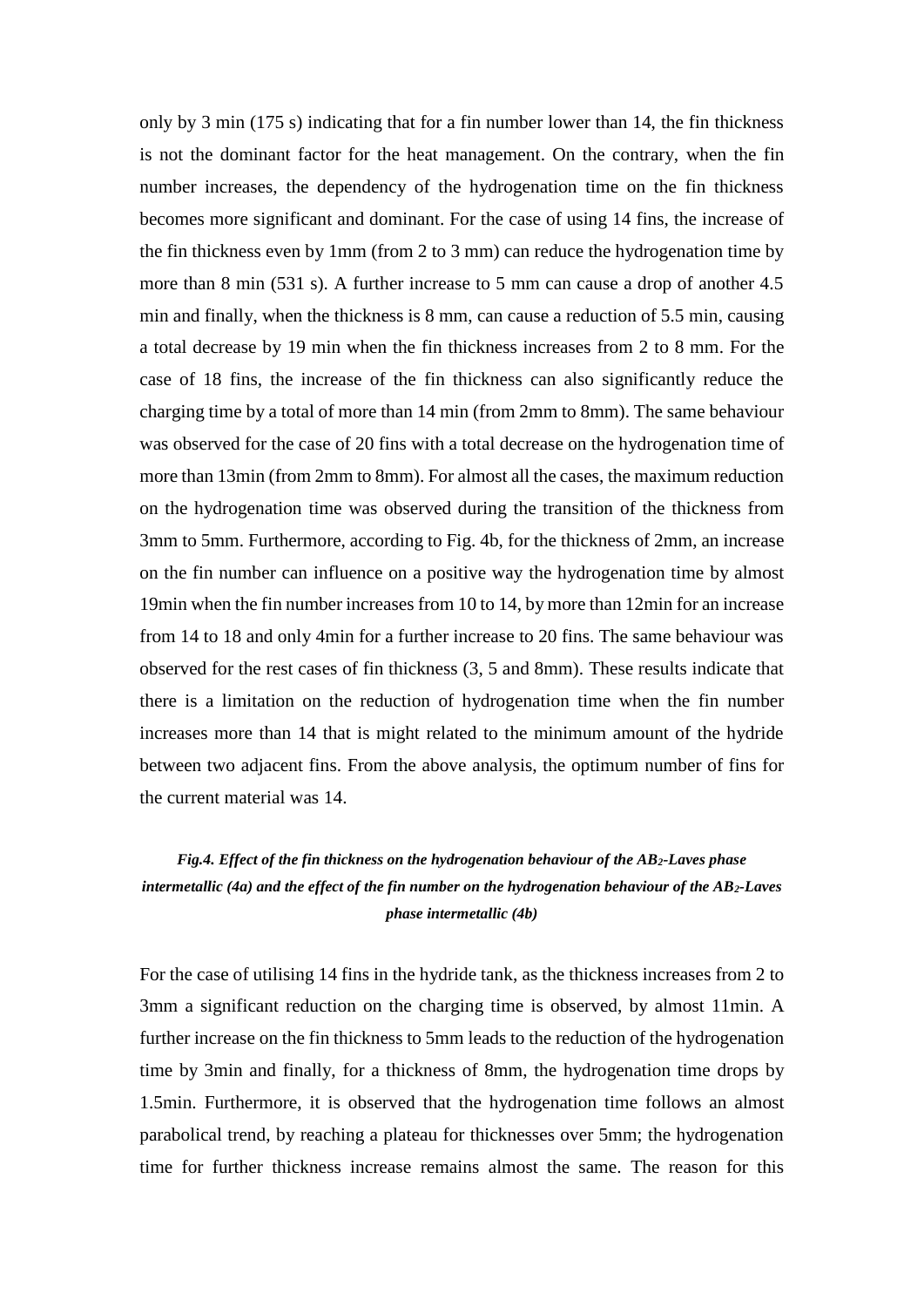phenomenon can be explained from the fact that the term *TMH,max-Tcool* on the NDC reaches an almost constant value; as a result of the small pressure ramp that is achieved during the hydrogenation for thickness over 5mm.

A further investigation on the effect of the fin thickness on the effective heat management of the hydride tank is presented in Fig. 5, where the reaction progress at the end of the desired time ( $t_d$ =2000s) with the modified NDC is considered for all the fin thicknesses and fin numbers. It can be observed that the hydrogenation fraction of X=0.9 at 2000s is not achieved for all the studied cases; especially for the case of 2 mm thickness, the target can be achieved only when 20 fins are utilised. For the fin thickness of 3mm, the hydride can store more than  $X=0.9$  in the desired time when using 18 and 20 fins, but for the case of 10 and 14 fins this target can't be achieved. On the contrary, for the fin thickness of 5mm, except the case of using 10 fins, all the rest cases can achieve a charging more than  $X=0.9$  within the desired time and finally, the same behaviour is extracted for the case of fin thickness 8mm.

# *Fig.5. The reaction progress at the end of the desired time (2000s) for all the studied fin thicknesses and fin numbers*

#### **5.3 Hydrogenation Kinetics and Temperature Profile**

 Fig. 6a presents the bed average temperature evolution of the hydride during the hydrogenation process for the case of using 14 fins and considering all the fin thicknesses (2, 3, 5 and 8mm). The temperature at the beginning of the hydrogenation increases due to the highly exothermic process and reaches a maximum point. After that, due to the heat management process the temperature drops and tends to reach the temperature of the coolant. The maximum temperature achieved during the hydrogenation process was 64.65°C for 2mm thickness, 63.72°C for 3mm thickness, 61.78°C for 5mm thickness and 59.1°C for 8mm thickness. The temperature behaviour of the hydride affects the hydrogenation kinetics as presented in Fig. 6b. The hydrogenation process can be divided in two steps. During the first step, the hydrogenation rate increases rapidly due to the large pressure difference between the pressure of the gas and the equilibrium pressure which acts as the driving potential for the hydrogenation process. For the case of fin thickness 5mm, the temperature at the first step reaches the maximum value (61.78°C) during the first 80 s of the reaction due to the low thermal conductivity of the hydride powders that restrict to the effective heat removal, and at that time the hydride stores an amount of hydrogen at a hydrogenation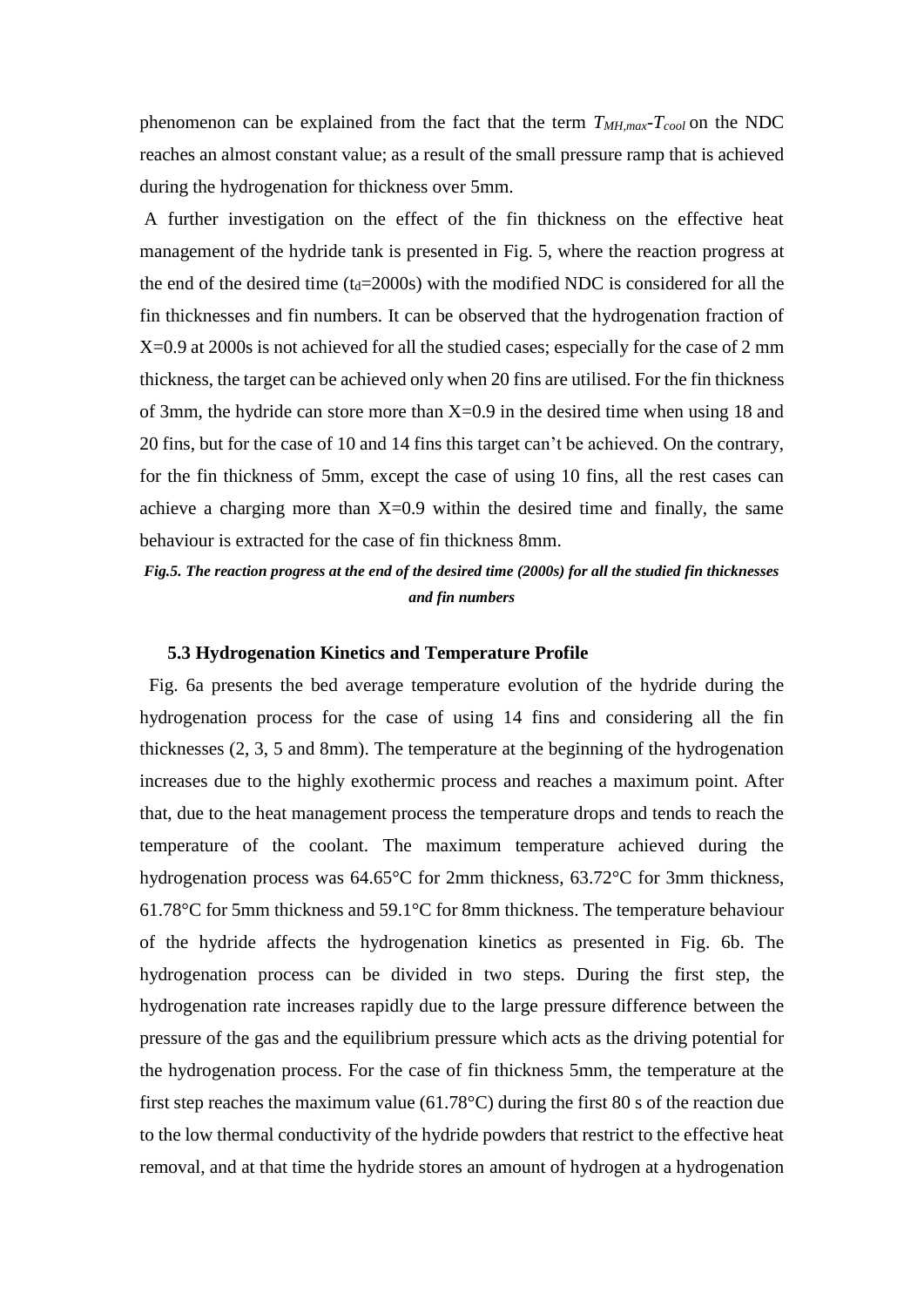fraction  $X = 0.21$  (21% of the theoretical maximum amount of hydrogen that can be stored). During the first step, the pressure difference is the major factor for the storage. The temperature increase though, results on the increase of the equilibrium pressure; thus, the driving potential for the hydrogenation decreases. During the second stage of the hydrogenation, the circulating coolant removes the produced heat from the tank and reduces the temperature. As a result, the driving potential increases and further storage takes place; this process continues until the maximum capacity achieved.

*Fig.6. Bed average temperature distribution during the hydrogenation process for the case of 14 fins, when all the thicknesses are considered (6a) and the bed average hydrogenation capacity (6b).*

## **6. Conclusions**

The work presented in this paper discusses the heat management of rectangular metal hydride tanks when using extended surfaces in combination with cooling heat exchangers. A mathematical model, including the heat, mass and momentum conservation equations was proposed. Validation with solid experimental results took place. For the validation needs, the storage behaviour, the temperature distribution and the heat transfer during the hydrogenation were considered. Parameters such as the fin thickness and the fin number were considered and studied in terms of influencing the temperature distribution and the hydrogenation capacity during the hydrogenation. Additionally, a modified Non-Dimensional Conductance parameter was introduced for the evaluation of the heat management. The results of the hydrogenation behaviour for the introduced parameters (fin number and thickness) showed that the rectangular tank equipped with the cooling tubes in combination with 14 fins with 5mm fin thickness has the capability of storing hydrogen over 90% of its theoretical capacity in less than 30min. Furthermore, a novel  $AB_2$ -Laves phase intermetallic used for the study. Therefore, in this work, the importance of the effective heat management in terms of using extended surfaces was highlighted to enhance the internal thermal conductivity of the system and the importance that the fin thickness and the number of fins in the thermal behaviour and therefore on the hydrogen storage.

**Acknowledgments**: The current research was partially funded by Coventry University ECR Funding Schemes.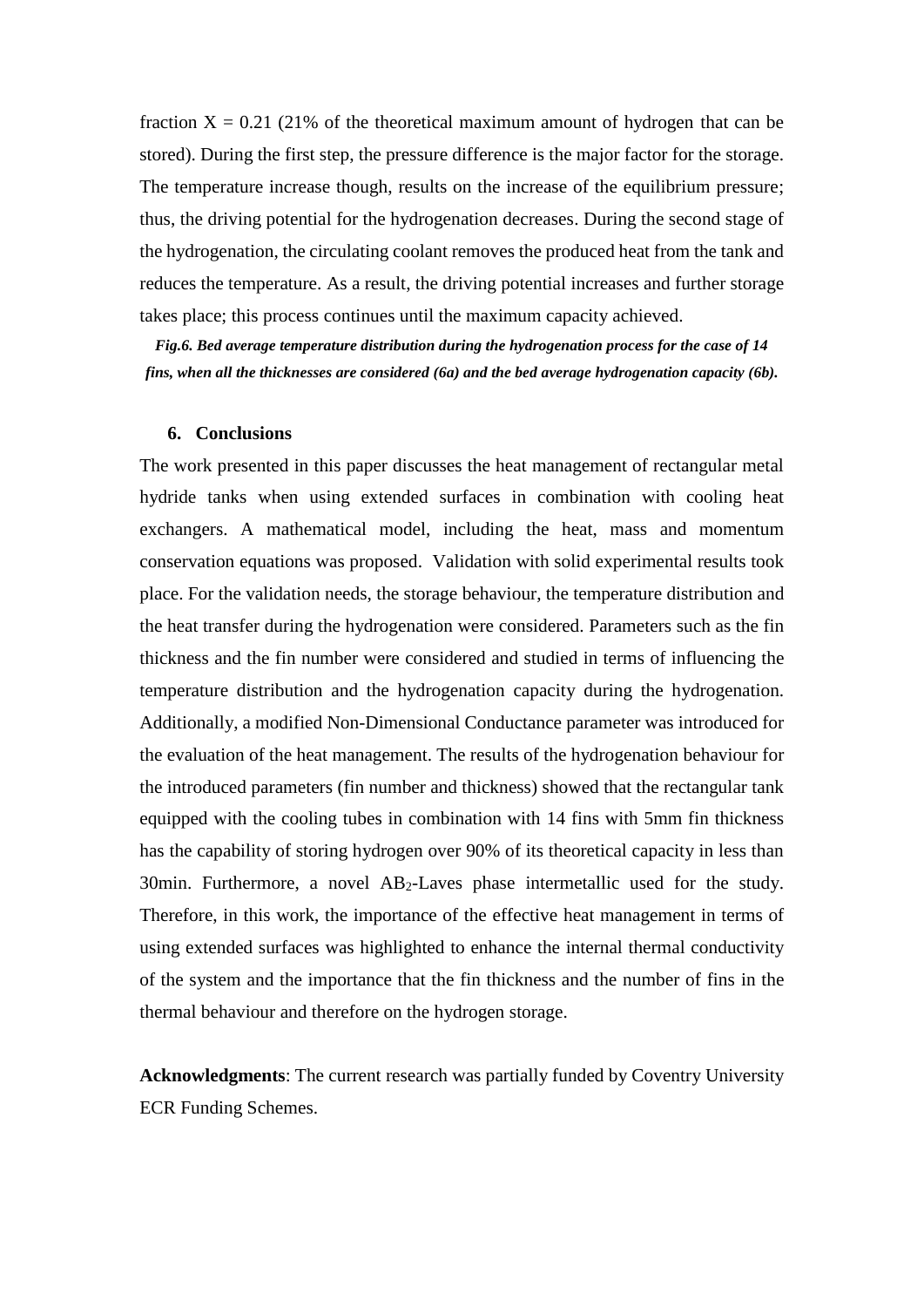**Nomenclature**

**Subscripts**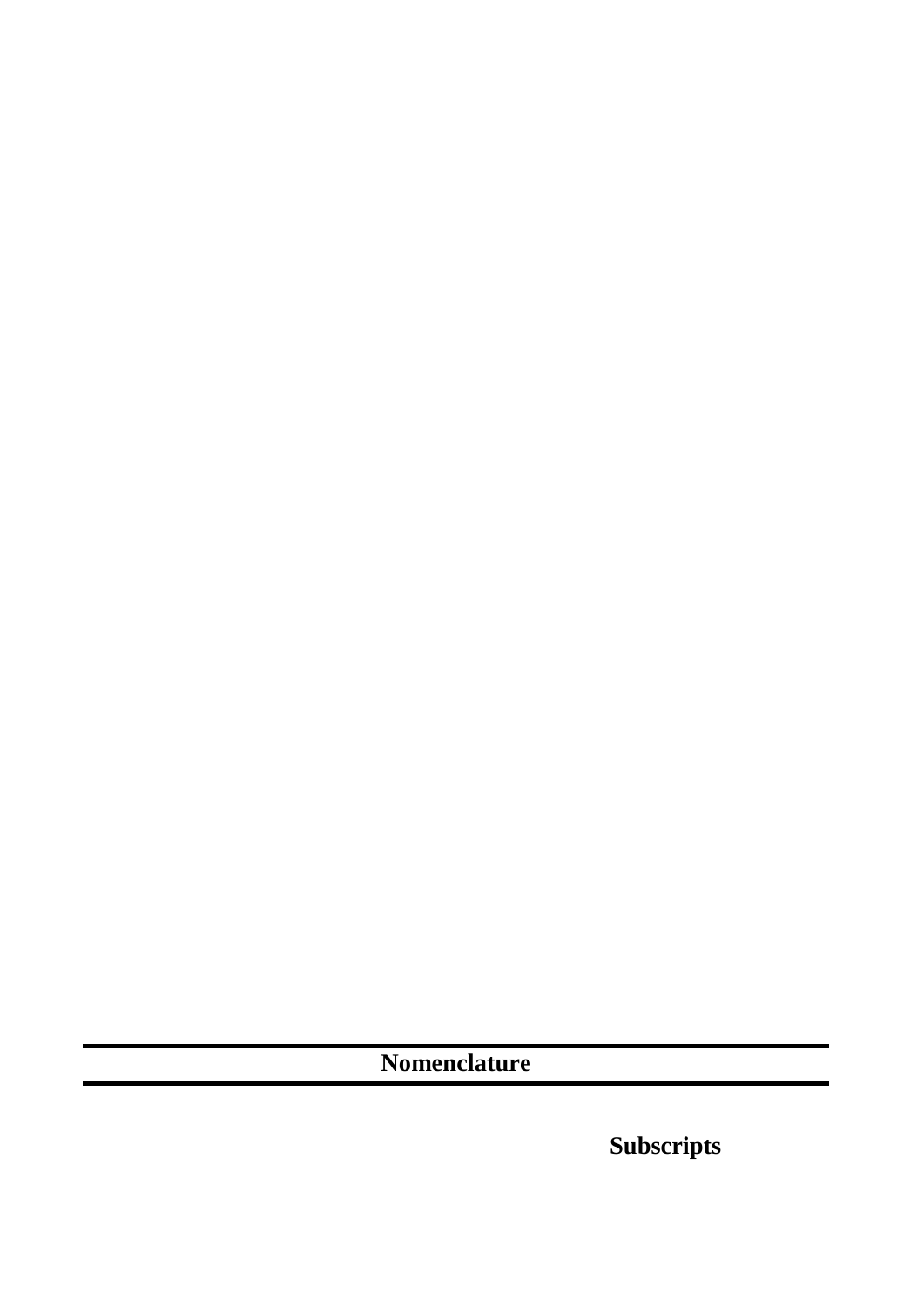| $\mathbf{C}_{\mathbf{a}}$ | Absorption Reaction Constant, $s-1$              | a                   | <b>Absorption</b>                |
|---------------------------|--------------------------------------------------|---------------------|----------------------------------|
| $C_p$                     | Specific Heat, J/kg-K                            | d                   | <b>Desorption</b>                |
| $E_{a}$                   | <b>Activation Energy for Absorption, J/molH2</b> | e                   | <b>Effective</b>                 |
| $\mathbf h$               | Heat Transfer Coefficient, W/m <sup>2</sup> K    | eq                  | Equilibrium                      |
| $\bf k$                   | Thermal Conductivity, W/m-K                      | f                   | <b>External Cooler</b>           |
| K                         | Permeability, $m^2$                              | g                   | Gas                              |
| M                         | Molecular Weight, kg/mol                         | i                   | <b>Initial</b>                   |
| m                         | <b>Kinetic Expression</b>                        | $\bf S$             | <b>Solid</b>                     |
| $\mathbf n$               | <b>Number of Hydrogen Moles</b>                  | SS                  | <b>Saturation</b>                |
| ${\bf P}$                 | Pressure, bar                                    |                     | <b>Greek Letters</b>             |
| $\mathbf R$               | Gas Global Constant, J/mol-K                     | E                   | <b>Porosity</b>                  |
| t                         | Time(s)                                          | $\mu$               | Dynamic Viscosity, kg/ms         |
| T                         | Temperature $(K)$                                | $\boldsymbol{\rho}$ | Density, kg/m3                   |
| $\mathbf{v}$              | Gas Velocity, m/s                                | $\Delta H$          | <b>Reaction Enthalpy, J/mol</b>  |
| V                         | Volume, $m^3$                                    | $\Delta S$          | <b>Reaction Entropy, J/mol-K</b> |
|                           |                                                  |                     |                                  |

## **References**

[1] Levin H. Systematic evaluation and assessment of building environmental performance (SEABEP). Proc Second Int Conf Build 199:3–10.

[2] Frazzica A, Briguglio N, Sapienza A, Freni A, Brunaccini G, Antonucci V, et al. Analysis of different heat pumping technologies integrating small scale solid oxide fuel cell system for more efficient building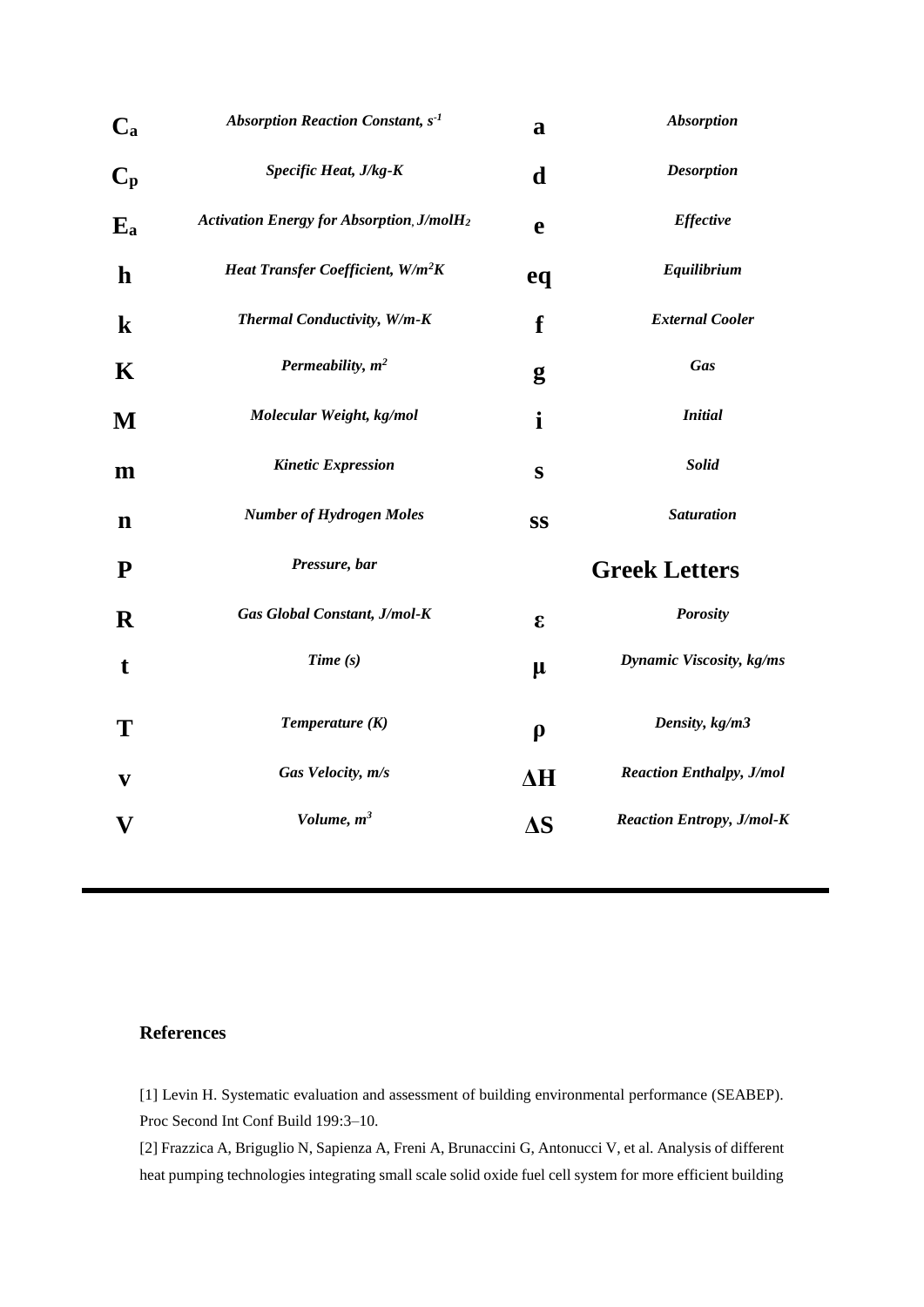heating systems. Int. J. Hydrogen Energy, vol. 40, 2015, p. 14746–56. doi:10.1016/j.ijhydene.2015.08.003.

[3] Gkanas EI, Steriotis TA, Stubos AK, Myler P, Makridis SS. A complete transport validated model on a zeolite membrane for carbon dioxide permeance and capture. Appl Therm Eng 2015;74:36–46. doi:10.1016/j.applthermaleng.2014.02.006.

[4] Bland A, Khzouz M, Statheros T, Gkanas EI. PCMs for residential building applications: A short review focused on disadvantages and proposals for future development. Buildings. 2017. p. 7.

[5] Wilberforce T, Alaswad A, Palumbo A, Dassisti M, Olabi AG. Advances in stationary and portable fuel cell applications. Int J Hydrogen Energy 2016;41:16509–22. doi:10.1016/j.ijhydene.2016.02.057.

[6] Verbecke F, Vesy B. Safety strategy for the first deployment of a hydrogen-based green public building in France. Int J Hydrogen Energy 2013;38:8053–60. doi:10.1016/j.ijhydene.2013.03.019.

[7] Makridis SS, Gkanas EI, Panagakos G, Kikkinides ES, Stubos AK, Wagener P, et al. Polymer-stable magnesium nanocomposites prepared by laser ablation for efficient hydrogen storage. Int J Hydrogen Energy 2013;38:11530–5. doi:10.1016/j.ijhydene.2013.04.031.

[8] Gkanas EI, Makridis SS. Effective thermal management of a cylindrical MgH<sup>2</sup> tank including thermal coupling with an operating SOFC and the usage of extended surfaces during the dehydrogenation process. Int J Hydrogen Energy 2016;41:5693–708. doi:10.1016/j.ijhydene.2016.01.165.

[9] Gkanas EI, Makridis SS, Stubos AK. Modeling and simulation for absorption-desorption cyclic process on a three-stage metal hydride hydrogen compressor. Comput Aided Chem Eng 2013;32:379– 84. doi:10.1016/B978-0-444-63234-0.50064-6.

[10] Rusman NAA, Dahari M. A review on the current progress of metal hydrides material for solidstate hydrogen storage applications. Int J Hydrogen Energy 2016;41:12108–26. doi:10.1016/j.ijhydene.2016.05.244.

[11] Shafiee S, McCay MH. Different reactor and heat exchanger configurations for metal hydride hydrogen storage systems - A review. Int J Hydrogen Energy 2016;41:9462–70. doi:10.1016/j.ijhydene.2016.03.133.

[12] Wenelska K, Michalkiewicz B, Chen X, Mijowska E. Pd nanoparticles with tunable diameter deposited on carbon nanotubes with enhanced hydrogen storage capacity. Energy 2014;75:549–54. doi:10.1016/j.energy.2014.08.016.

[13] Omer G, Yavuz AH, Ahiska R. Heat pipes thermoelectric solar collectors for energy applications. Int J Hydrogen Energy 2017;42:8310–3. doi:10.1016/j.ijhydene.2017.01.132.

[14] Madaria Y, Anil Kumar E. Effect of heat transfer enhancement on the performance of metal hydride based hydrogen compressor. Int J Hydrogen Energy 2016;41:3961–73. doi:10.1016/j.ijhydene.2016.01.011.

[15] Singh A, Maiya MP, Srinivasa Murthy S. Experiments on solid state hydrogen storage device with a finned tube heat exchanger. Int J Hydrogen Energy 2017;42:15226–35. doi:10.1016/j.ijhydene.2017.05.002.

[16] Anbarasu S, Muthukumar P, Mishra SC. Thermal modeling of LmNi4.91Sn0.15 based solid state hydrogen storage device with embedded cooling tubes. Int J Hydrogen Energy 2014;39:15549–62. doi:10.1016/j.ijhydene.2014.07.088.